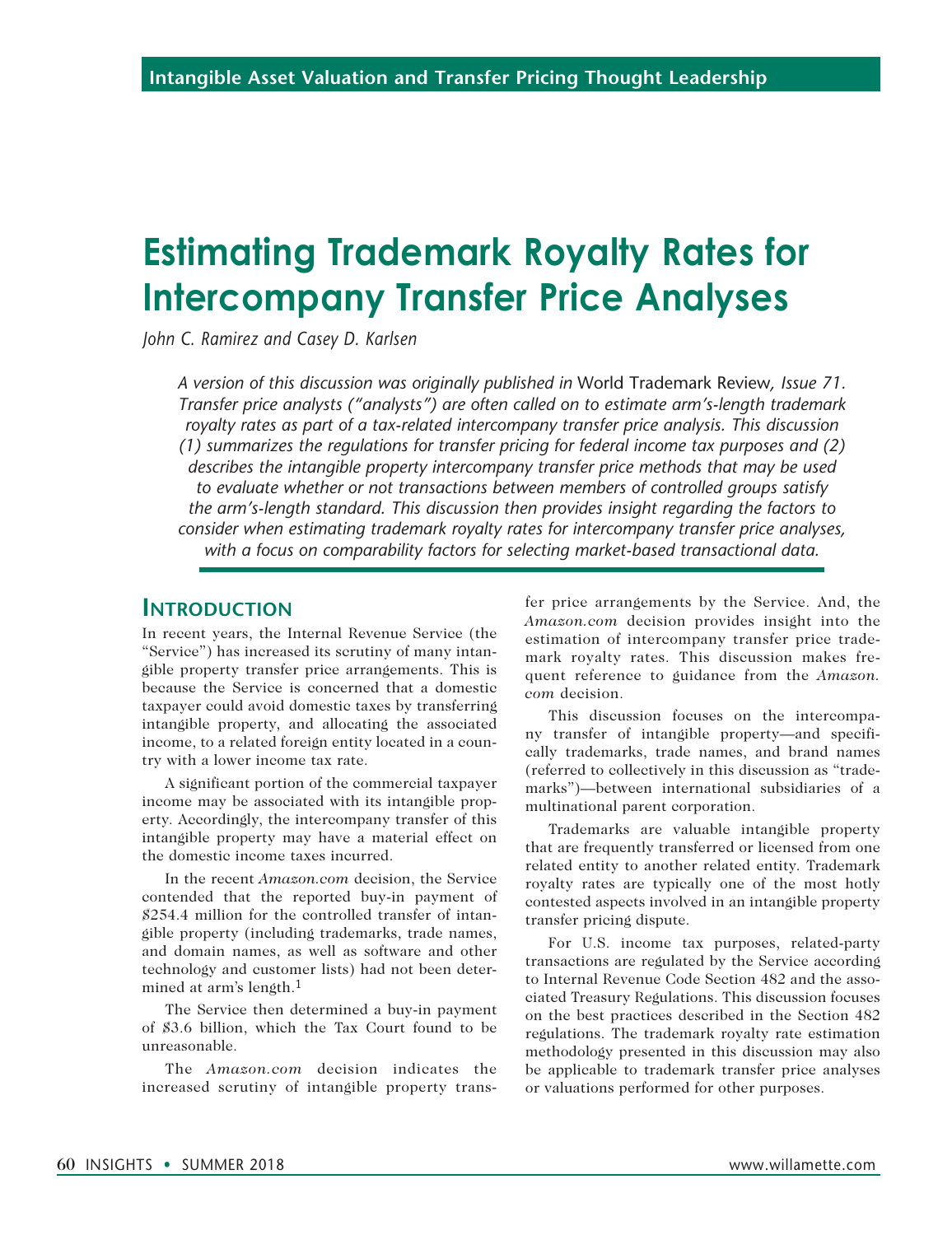To develop supportable transfer pricing trademark royalty rates, transfer price analysts should:

- 1. have a clear understanding of the Section 482 regulations and the general factors and circumstances that affect the pricing of trademark royalty rates and
- 2. prepare a defensible analysis that considers the best method rule, relevant comparability criteria, and reliable market-based transactional data.

First, this discussion provides an overview of the Section 482 regulations pertaining to trademark transfer pricing. Second, this discussion presents the methods and procedures to estimate trademark royalty rates and the factors and circumstances to consider when selecting trademark royalty rates for transfer pricing purposes.

### **Overview of the Section 482 Regulations and the Arm's-Length Standard**

Analysts should develop a thorough understanding of the Section 482 regulations when estimating a trademark royalty rate as part of an intercompany transfer pricing engagement for federal income tax purposes.

The purpose of the Section 482 regulations is to ensure that taxpayers clearly reflect the income attributable to controlled transactions. The Section 482 regulations place controlled taxpayers on parity with uncontrolled taxpayers.

For purposes of the Section 482 regulations, "taxpayers" includes any one of two or more persons, organizations, trades, or businesses that is not owned or controlled directly or indirectly by the same interests.

The standard to be applied under the Section 482 regulations is that of a taxpayer dealing at arm's length with an uncontrolled taxpayer. A controlled transaction meets the arm's-length standard if the results of the controlled transaction are consistent with the results that would have been realized if uncontrolled taxpayers had engaged in the same or comparable transaction under the same or comparable circumstances.

The definition of controlled "includes any kind of control, direct or indirect, whether legally enforceable or not, and however exercisable or exercised, including control resulting from the actions of two or more taxpayers acting in concert or with a common goal or purpose."2

The U.S. Tax Court and transfer pricing practitioners often equate the arm's-length price of a property to the fair market value of the property at the time of a transaction.

The arm's-length price of intangible property should be commensurate with the income attributable to the intangible property. If the intangible property transferee pays nominal or no consideration for the intangible property at the transaction date and the transferor retains a substantial interest in the property, then the arm's-length consideration may be in the form of royalty payments.

If intangible property is transferred through an arrangement that covers multiple years, the consideration charged in each taxable year may be adjusted to ensure that it is commensurate with the income attributable to the intangible property.

The Section 482 regulations discuss guidelines for comparing the subject controlled transaction to similar uncontrolled transactions. This comparative analysis requires the examination of the facts and circumstances relevant to (1) the controlled transaction and (2) the uncontrolled transactions used to test the arm's-length result of the controlled transaction.

### **Intangible Property Transfer Price Methods**

There are four intangible property intercompany transfer price methods discussed in the Section 482 regulations:

- 1. The comparable uncontrolled transaction ("CUT") method
- 2. The comparable profits method
- 3. The profit split method
- 4. Unspecified methods

These transfer price methods may be used to evaluate whether or not the transfer of intangible property between members of a controlled group satisfies the arm's-length standard. If the transfers are found to not meet the arm's-length standard, these transfer price methods may be used to estimate an intercompany transfer price arrangement that does comply with the arm's-length standard.

### **Comparable Uncontrolled Transaction Method**

Analysts may use the CUT method to evaluate whether the amount charged for a controlled transfer of intangible property meets the arm's-length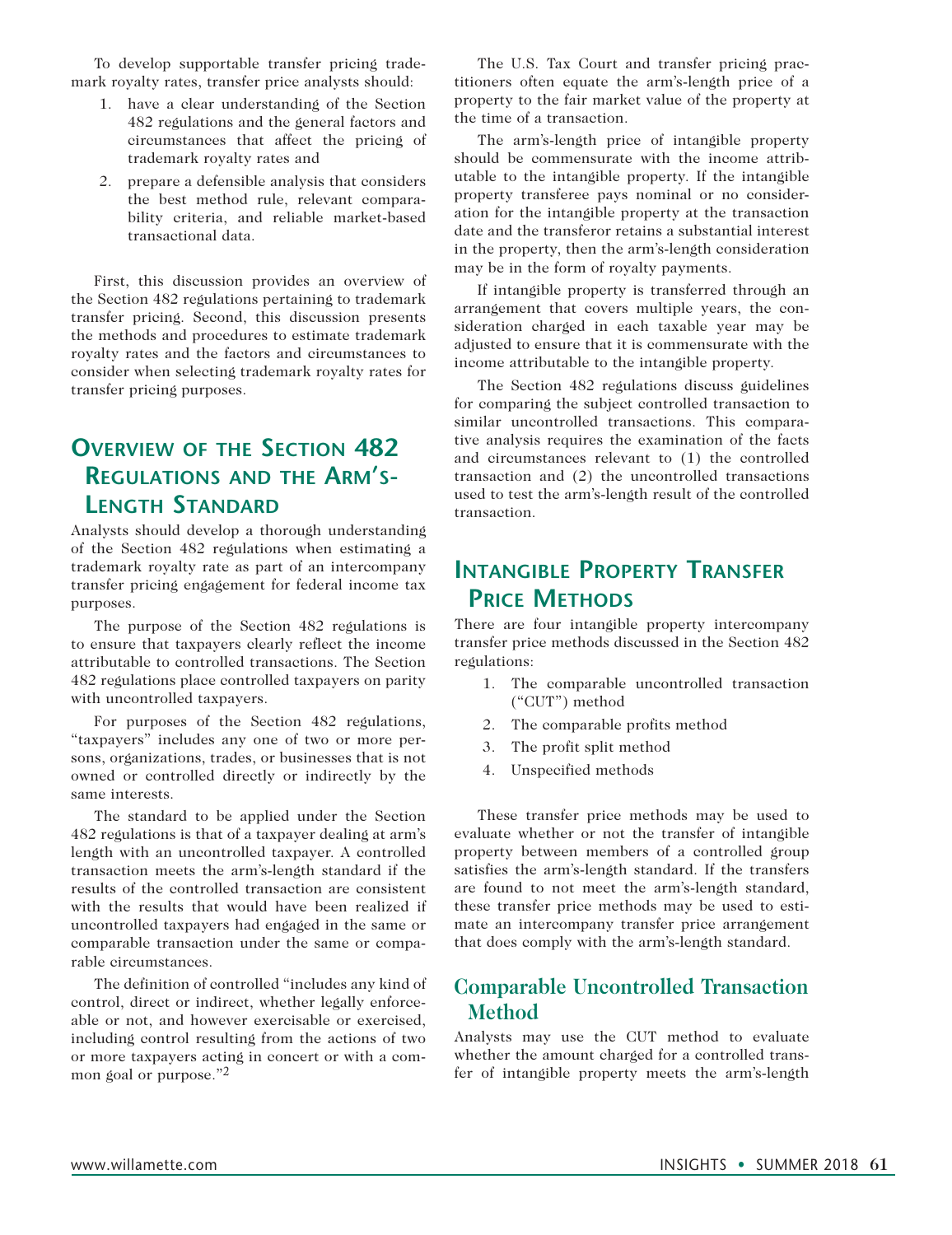standard by reference to the amount charged in a comparable uncontrolled transaction.

The CUT method "compares a controlled transaction to similar uncontrolled transactions to provide a direct estimate of the price the parties would have agreed to had they resorted directly to a market alternative to the controlled transaction."3

The Section 482 regulations allow for application of the CUT method both where the comparable transaction involves the same intangible property under substantially the same circumstances as the controlled transfer and, absent such evidence, when the comparable transactions involve comparable intangible property under comparable circumstances.

Circumstances are considered comparable if:

- 1. there are at most only minor differences between the controlled and uncontrolled transactions,
- 2. the differences have a definite and reasonably ascertainable effect on the amount charged, and
- 3. appropriate adjustments are made to account for any differences.

The intangible property transferred in an uncontrolled transaction is generally considered to be comparable to that transferred in the controlled transaction if both intangible properties:

- 1. are used in connection with similar products or processes within the same general industry or market and
- 2. have similar profit potential.

It is noteworthy that controlled transactions and comparable uncontrolled transactions do not have to be identical. With regard to the standard of comparability, the Section 482 regulations indicate that controlled transactions and comparable uncontrolled transactions need only be "sufficiently similar" to indicate a reliable result. Comparability of controlled and uncontrolled transactions will be further analyzed in a later section of this discussion.

In the *Amazon.com* decision, the expert witnesses for both the respondent and the petitioner employed the CUT method to value the subject marketing intangible property. The Tax Court affirmed that the CUT method was appropriate for that particular analysis.

#### **Comparable Profits Method**

The comparable profits method evaluates whether the amount charged in a controlled transaction is at arm's length based on objective measures of

profitability derived from uncontrolled entities (i.e., persons, organizations, or businesses) that engage in similar business activities under similar circumstances.

#### **Profit Split Method**

The profit split method evaluates whether the allocation of the combined operating profit or loss attributable to a controlled transaction meets the arm's-length standard by reference to the relative value of each party's contribution to the combined profit or loss of both parties.

The combined operating profit or loss should be derived from the most narrowly identifiable business activity of the controlled entity.

#### **Unspecified Method**

An unspecified method may be used to determine whether a controlled transaction meets the arm'slength standard by indicating the prices or profits that the controlled party could have realized by choosing a realistic alternative to the controlled transaction.

An unspecified method should take into account the general principle that the parties of an uncontrolled transaction typically evaluate the terms of a transaction based on consideration of the realistic alternatives to that transaction. The parties of an uncontrolled transaction typically will only enter into a particular transaction if there are no better alternatives.

It is noteworthy that to the extent that an unspecified method relies on internal data rather than on uncontrolled comparable data, its reliability is reduced.

#### **Best Method Rule**

The Section 482 regulations require that arm'slength considerations for intercompany transactions be determined using the best method rule.

The best method rule states, "The arm's length result of a controlled transaction must be determined under the method that, under the facts and circumstances, provides the most reliable measure of an arm's length result. . . . There is no strict priority of methods, and no method will invariably be considered to be more reliable than others."4

Analysts should select the method that relies on the most comparable data available based on the results of transactions between unrelated parties. If comparable market transactional data are available, the CUT method may be the most relevant method for trademark transfer price analyses. In many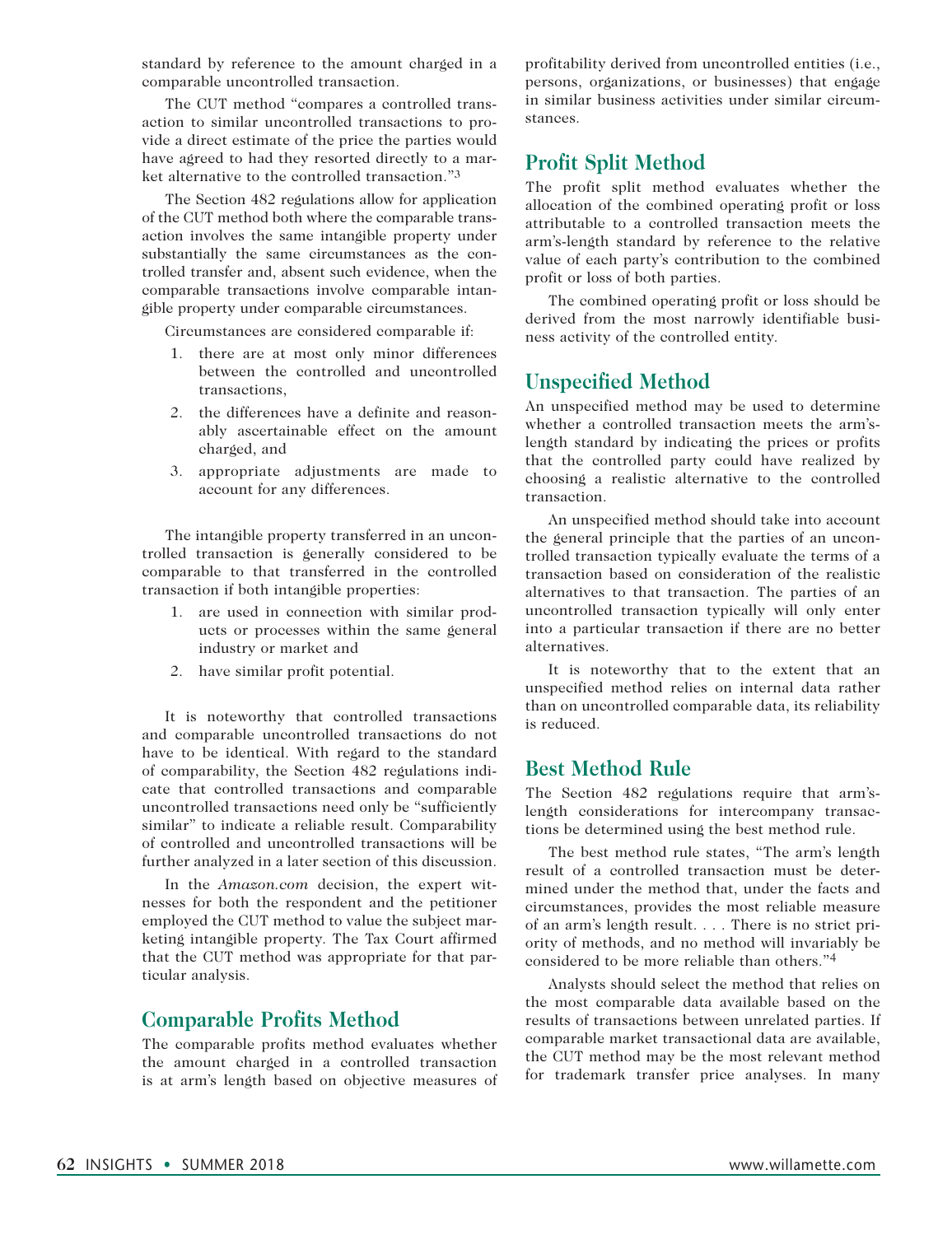cases, comparable trademark license transactions (i.e., market-based transactional data) provide the most defensible and reliable evidence of an arm'slength result.

For example, the Tax Court indicated in the *Amazon.com* decision, "If an uncontrolled transaction involves transfer of the same intangible under the same or substantially similar circumstances, the CUT method will generally yield the most reliable measure of the arm's-length result. If uncontrolled transactions involving the same intangible under the same or substantially similar circumstances cannot be identified, uncontrolled transactions involving 'comparable intangibles under comparable circumstances' may be used, but the results may be less reliable."5

The two primary factors to consider when determining which of two or more available methods provides the most reliable indication of an arm's-length result are as follows:

- 1. The quality of the data and assumptions used in the analysis
- 2. The degree of comparability between the controlled transaction (or taxpayer) and any uncontrolled comparable transactions.

The following factors are particularly relevant in evaluating the quality of the data and the assumptions used in the analysis:

- 1. Completeness and accuracy of the data
- 2. Reliability of assumptions
- 3. Sensitivity of the results to deficiencies in data and assumptions

### **Comparability of Controlled Transactions and Uncontrolled Transactions**

The Section 482 regulations specify general factors to determine the degree of comparability between the controlled transaction (or taxpayer) and any uncontrolled comparable transactions including the following:

- Functions performed—Analysts should perform an in-depth comparative analysis of the economically significant activities undertaken by the entities in the controlled and uncontrolled transactions. Functions analyzed may include the following:
	- 1. Research and development
	- 2. Product design and engineering
	- 3. Manufacturing, production, and process engineering
- 4. Marketing and distribution
- 5. Other relevant functions
- Contractual terms—An analysis of contractual terms may include the following:
	- 1. The form of consideration paid
	- 2. Sales or purchase volume
	- 3. Duration of the license
	- 4. Collateral transactions or ongoing business relationships between the parties
	- 5. Extension of credit and payment terms
- $\blacksquare$  Risks assumed—Comparability with regard to risks assumed requires consideration of risks that may affect prices charged or profits earned. This analysis may consider risks associated with the following:
	- 1. Market fluctuations in cost, demand, and pricing
	- 2. The success or failure of research and development activities
	- 3. Financial risks such as interest rates, foreign currency exchange rates, and credit and collection risks
	- 4. Product liability risks
	- 5. Other general business risks
- Economic conditions—A comparative analysis of the economic conditions affecting the controlled transaction and any uncontrolled transactions may include factors such as the following:
	- 1. The geographic markets served
	- 2. The size and economic development of markets
	- 3. The level of market (i.e., wholesale, retail, etc.)
	- 4. Market share
	- 5. Competition
- $\blacksquare$  Nature of the property or services—Analysts should perform a comparative analysis with regard to the property or services of the controlled and uncontrolled transactions.

Analysts may make adjustments to transactional data in any method in order to increase the comparability between the controlled transaction or taxpayer and the uncontrolled comparable transactions. Adjustments may be made based on commercial practices, economic principles, or statistical analyses. However, the number, magnitude, and reliability of adjustments to transactional data may affect the reliability of the results of the analysis.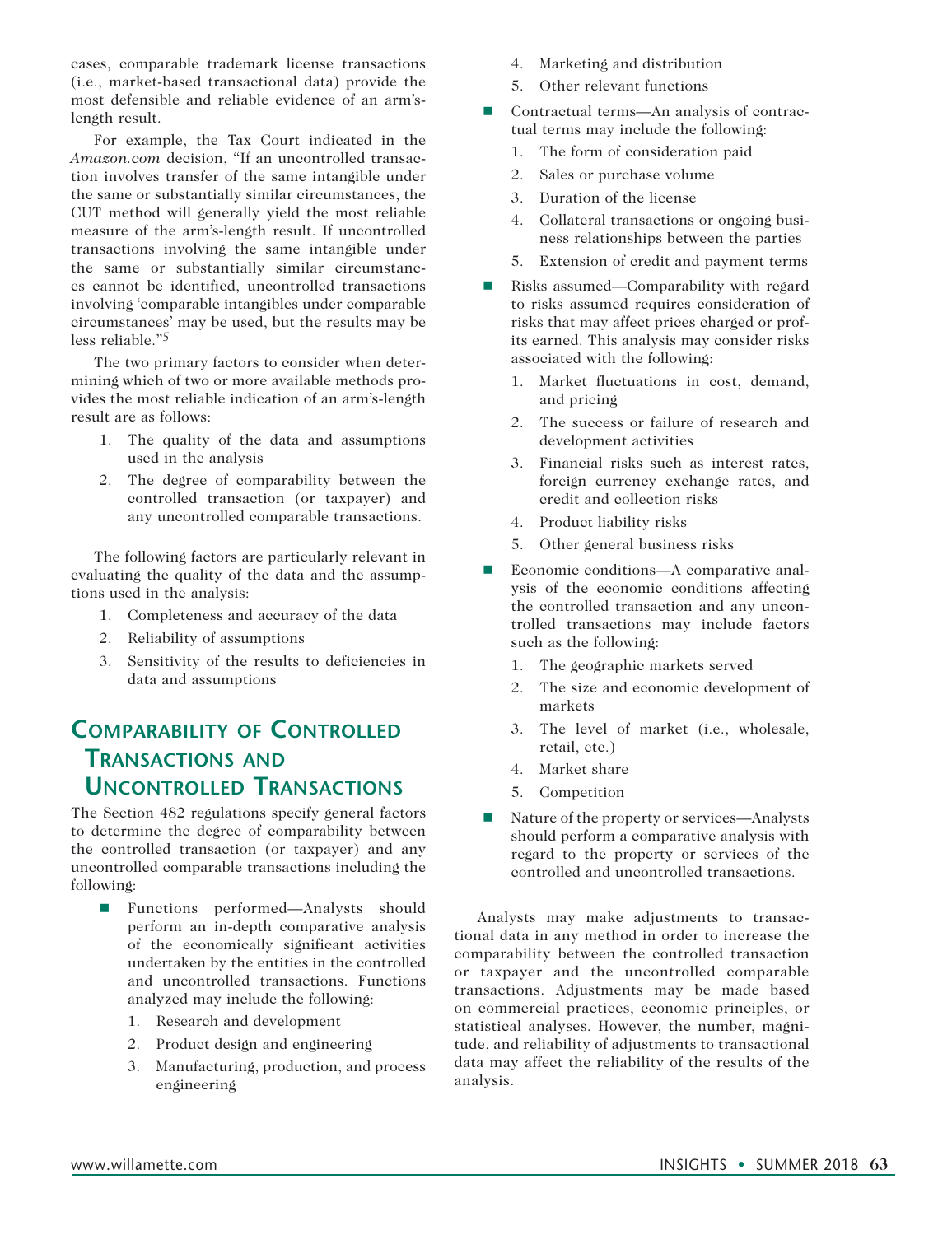For purposes of the Section 482 regulations, "In order to be considered comparable to a controlled transaction, an uncontrolled transaction need not be identical to the controlled transaction, but must be sufficiently similar that it provides a reliable measure of an arm's length result."6 In other words, inexact comparable transactions may be used to estimate an arm's-length result.

The above comparability factors are useful to identify relevant market-based transactional data and select the most appropriate intangible property transfer price method. Based on the availability of market-based transactional data, the CUT method is often selected as the best method for trademark transfer price analyses.

Therefore, the remainder of this discussion focuses on the factors and circumstances to consider when selecting a trademark royalty rate for transfer pricing purposes.

### **Defining the Subject Intangible Property**

An initial procedure in estimating trademark royalty rates using the CUT method is the identification of the property subject to analysis. Determining the analysis subject is an important procedure in any tax-related transfer price analysis, and it is especially important when using the CUT method. This is because the credibility of the CUT method is based on identifying comparable transactions involving comparable property.

For purposes of the Section 482 regulations, intangible property is considered to be property that includes any of the following items:

- 1. Patents, inventions, formulas, processes, designs, patterns, or know-how
- 2. Copyrights and literary, musical, or artistic compositions
- 3. Trademarks, trade names, or brand names
- 4. Franchises, licenses, or contracts
- 5. Methods, programs, systems, procedures, campaigns, surveys, studies, forecasts, estimates, customer lists, or technical data
- 6. Other items similar to the above items that derive value not from physical attributes but from intellectual content or other intangible properties

The above-listed intangible property can be transferred as a single asset or as a bundle of assets. It is important for analysts to identify exactly what bundle of property was transferred and what bundle of property is being analyzed.

With regard to the identification of intangible property, we note that the transferred intangible property is not equivalent to the business enterprise into which the intangible property were transferred. In the recent *Amazon.com* decision, an expert witness for the Service estimated the value of the transferred intangible property by capitalizing the cash flow from the entire business enterprise into which the intangible property were transferred.

The Tax Court rejected this analysis, stating that it "in effect treated the transfer of pre-existing intangibles as economically equivalent to the sale of an entire business. . . . By employing an enterprise valuation, [the expert witness] necessarily sweeps into his calculation assets that were not transferred under the [cost sharing arrangement] and assets that were not compensable 'intangibles' to begin with. . . . These include workforce in place, going concern value, goodwill, and what trial witnesses described as 'growth options' and corporate 'resources' or 'opportunities.'"7

### **Other Considerations in the Analysis of Trademark Royalty Rates**

There are numerous additional attributes that may affect the estimation of trademark royalty rates. These additional attributes include the following:

- 1. Age of the trademark (both absolute and relative to the trademarks of competitors)
- 2. Consistent use of the trademark
- 3. Specificity of use of trademark (i.e., whether the trademark is applicable to a wide range of products)
- 4. Geographic limitations of trademark recognition
- 5. Potential for expansion and exploitation of trademark
- 6. Association with positive events, persons, or locations
- 7. Timeliness of trademark (i.e., whether the trademark is perceived as modern)

Some of the economic attributes may be more relevant to one trademark than another. However, these attributes can help the analyst perform an overall assessment of the quality and nature of the trademarks when conducting a pricing analysis. This assessment may assist the analyst in:

1. understanding the use and function of the trademarks and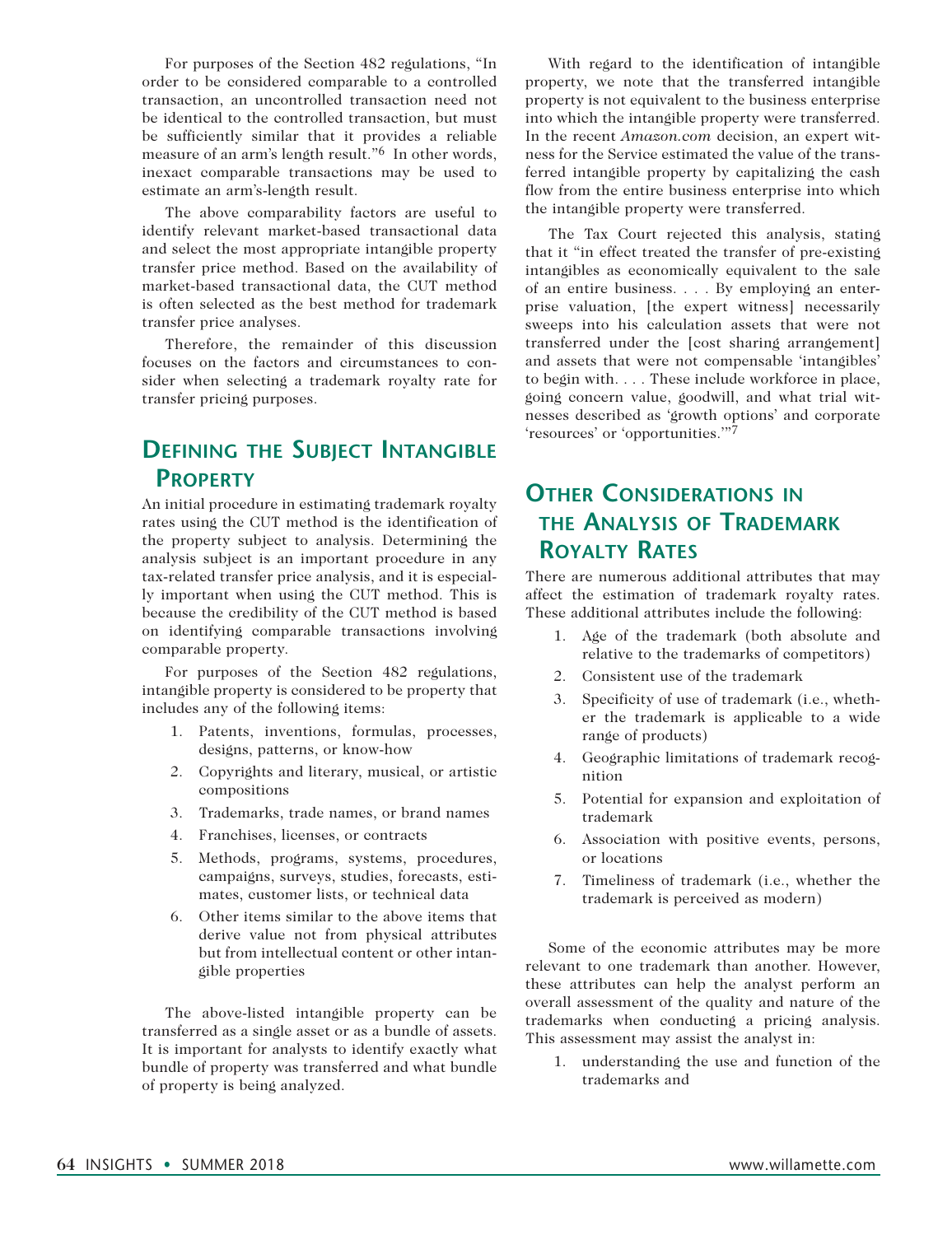2. identifying the factors (and, ultimately, the methods and procedures) that are important in the pricing of the trademarks.

## **Sources of Trademark License Agreements**

Analysts may use a number of data sources in order to identify comparable trademark license agreements. These data sources include government databases, news and industry trade publications, and third-party subscription-based royalty rate databases.

Examples of third-party intangible property license agreement royalty rate databases include the following:

- 1. RoyaltySource (www.royaltysource.com)— This AUS Consultants database provides intangible property license royalty rates and sale data. RoyaltySource provides access to source documents.
- 2. RoyaltyStat, LLC (www.royaltystat.com)— RoyaltyStat is a subscription-based database of intangible property license royalty rates, license agreements, and sale data compiled from Securities and Exchange Commission ("SEC") documents.
- 3. RoyaltyRange (www.royaltyrange.com)— RoyaltyRange provides online access to license royalty rate and other license information related to technology, patents, trade secrets, and other intangible property.
- 4. ktMINE (www.bvmarketdata.com)—ktMINE is an interactive database that provides direct access to intangible property license royalty rates, license agreements, and sale agreements. Source documents may be printed.

These third-party royalty rate data providers collect transactional data regarding intangible property (including trademark) license agreements from publicly available sources, such as SEC filings, news articles, industry trade publications, and company press releases.

#### **Selecting Comparable Transactions**

This discussion previously presented comparability criteria to assist the analyst in identifying which intangible property transfer price method is most supported by available market-based transactional data under the best method rule.

The aforementioned comparability criteria may be used to identify CUTs in the CUT method. And, the Section 482 regulations discuss further comparability considerations specifically with regard to the selection of CUTs.

When selecting comparable trademark license transactions for a transfer pricing analysis, all of the relevant factors that affect the price that would be paid or the profit that would be earned in the transactions should be considered.

In order for the intangible property involved in an uncontrolled transaction to be considered comparable to the intangible property involved in the controlled transaction, both intangible properties should:

- 1. be used in connection with similar products or processes in the same general industry or market and
- 2. have similar profit potential.

The Section 482 regulations state that factors that may be relevant in assessing the comparability between the controlled and uncontrolled transactions include the following:

- 1. The terms of the transfer (including exclusivity characteristics, limitations on use, and the geographical area in which the rights may be exploited)
- 2. The stage of development of the intangible property
- 3. The rights to receive updates, revisions, or modifications of the intangible property
- 4. The uniqueness of the intangible property
- 5. The duration of the license, contract, or agreement, and any termination or renegotiation rights
- 6. The economic and product liability risks to be assumed by the transferee
- 7. The existence of any collateral transactions or ongoing business relationships between the transferee and the transferor
- 8. The functions to be performed by the transferor and the transferee

Additionally, the comparison between controlled transactions and uncontrolled transactions should typically be performed over a similar time period. Similarity of the controlled transactions to comparable uncontrolled transactions in one period does not indicate that this similarity holds in other periods.

To select supportable comparable trademark royalty rates, analysts should prepare a thorough